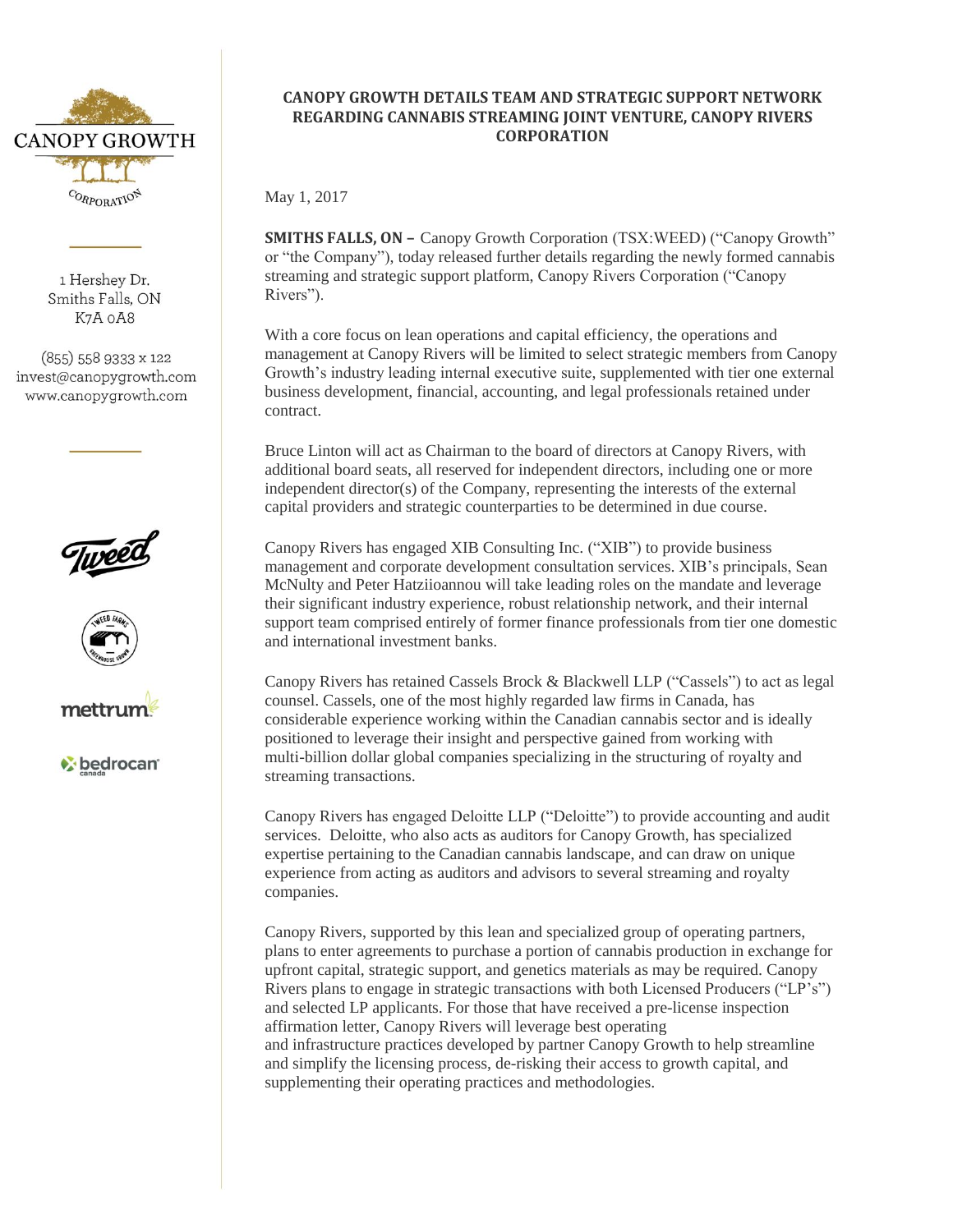Each potential streaming partner will be evaluated separately, and individual streaming and support service contracts entered by Canopy Rivers will be priced and structured consistently with the risks, value proposition, and requirements of our counterparties. Capital invested in each streaming partner may involve an upfront payment, may include additional license or production based milestones payments, and may also involve equity or and/or equity linked securities.

"In a market with extremely limited access to traditional debt and non-dilutive capital, streaming agreements with Canopy Rivers facilitate a lower cost, less dilutive source of growth capital that is directly connected to an invaluable operational support platform," said Bruce Linton, Chairman of Canopy Rivers.

Canopy Rivers' relationship and joint venture agreement with Canopy Growth also provides streaming partners with potential access to the industry's largest portfolio of patients and potential consumers via Canopy Growth's Tweed Main Street and Craft Grow programs and platform.

From a Canopy Growth perspective, this strategic agreement with Canopy Rivers provides the Company with a secure, and predictable source of incremental cannabis supply, increased diversification of its products available for sale, and an ideal partner to generate referral and introduction opportunities for Tweed Main Street and Canopy's Craft Grow programs and platforms.

Here's to Future Growth (and Streaming).

Contact:

Jordan Sinclair Director of Communications & Media Jordan@canopygrowth.com 613-769-4196

Tyler Burns Investor Relations tyler.burns@canopygrowth.com 855-558-9333 ex 122

Director: Bruce Linton tmx@canopygrowth.com

#### **About Canopy Rivers Corporation**

Canopy Rivers is a newly-formed and wholly-owned subsidiary of Canopy Growth focused on free cash flow generation and the aggregation of wholesale supply. Canopy Rivers will enter streaming agreements to purchase a portion of cannabis harvested from licensed producers in exchange for an upfront capital and additional ongoing payments upon delivery of the product. In return, Canopy Rivers will be supplied with high-quality cannabis at predictable costs. Partners of Canopy Rivers will benefit from Canopy Growth's world-leading expertise within the cannabis market while still allowing the partners to maintain day-to-day control over operational and strategic initiatives. For more information visit www.canopyrivers.com

#### **About Canopy Growth Corporation**

Canopy Growth is a world-leading diversified cannabis company, offering diverse brands and curated cannabis strain varieties in dried and oil extract forms. Through its wholly-owned subsidiaries, Canopy Growth operates numerous state-of-the-art production facilities with over half a million square feet of indoor and greenhouse production capacity. Canopy Growth has established partnerships with leading sector names in Canada and abroad. For more information visit www.canopygrowth.com.